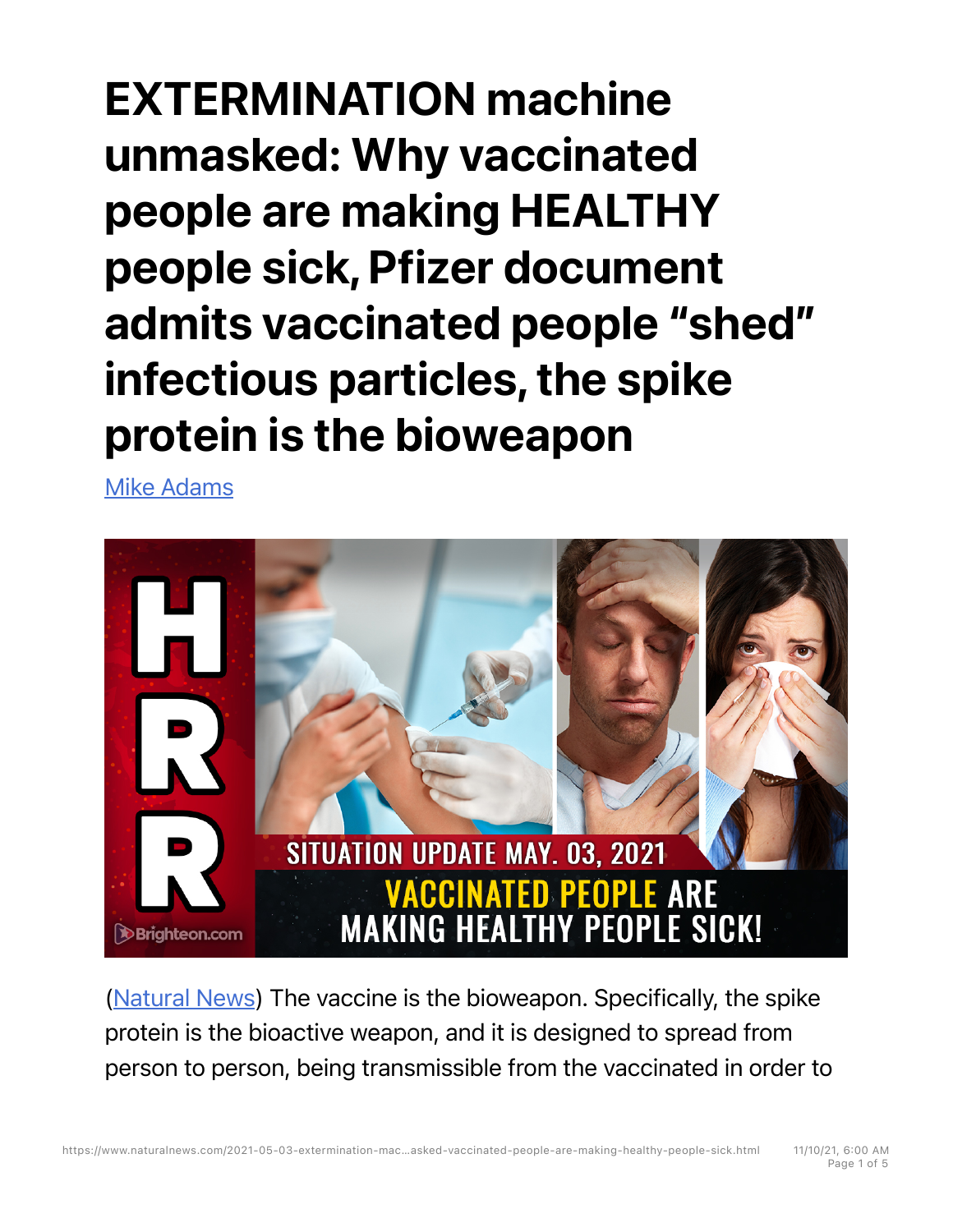infect the unvaccinated.

Never forget that Bill Gates has long wanted to use mosquitoes to carry vaccines so that people could be vaccinated against their own wishes (and completely without informed consent). Now, it turns out, they don't need mosquitoes. They have high-





obedience humans ready to carry out the same role.

People who are injected with the mRNA vaccine are having their bodies turned into bioweapons factories, churning out spike protein particles which they shed through their mouths and skin (and semen, by the way), infecting everyone around them. The spike protein is biologically active and causes blood clots, leading to strokes, heart attacks, pulmonary embolism and infertility effects. Pfizer's own documents reveal this phenomenon to be well known by vaccine developers.

What is now becoming obvious is that today's vaccines were deliberately designed to function as self-replicating vaccines, to spread the spike protein bioweapons to those who refuse to be vaccinated. As the Bulletin of the Atomic Scientists wrote last year, "Scientists are working on vaccines that spread like a disease. What could possibly go wrong?"

This explains all the bizarre blood clotting effects now being experienced in *unvaccinated* people who are in close proximity to vaccinated people. We will be reporting much more on this in the days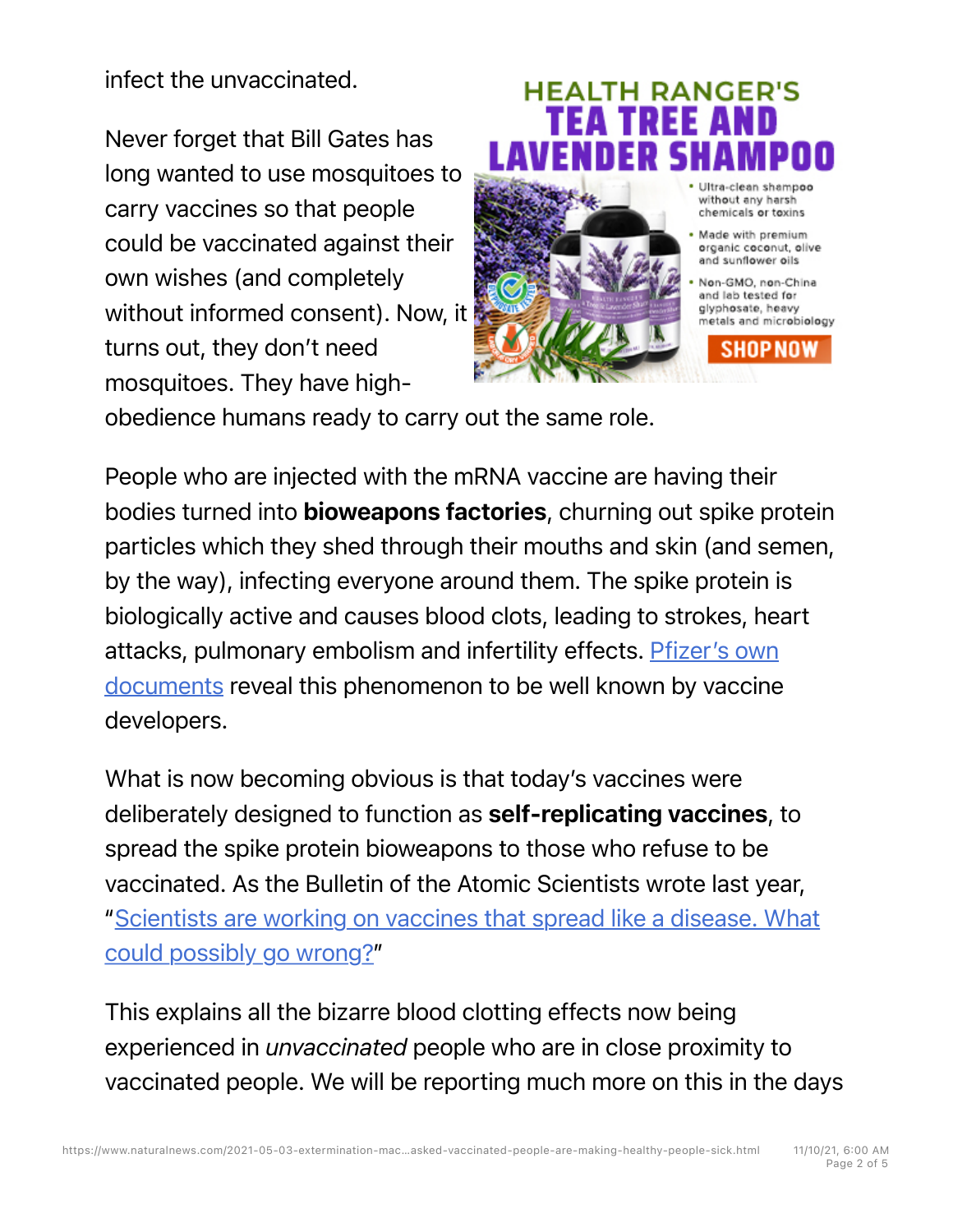ahead.

## Globalists have unleashed the "final solution" self-replicating vaccine and intend to end humanity once and for all

In today's Situation Update, I reveal how globalists have embarked on a genocidal, planet-wide extermination effort to wipe out the human race, end all nations and kill literally billions of people. The covid vaccine is the key element in this genocidal plan against humanity, and this explains why they are going to such desperate lengths to silence vaccine skeptics, censor doctors and scientists, and coerce as many people as possible into getting the vaccine injection.

Due to the transmissible nature of the spike protein and the hijacking of the body's protein synthesis with mRNA vaccines, globalists probably only need about 50 percent of any given population to be vaccinated, and they have already achieved that goal in most nations.

They don't even need the other half of the population to consent, because those people will be "vaccinated" with the transmission of the spike protein itself. This means nearly everyone will be infected with the spike protein, making nearly everyone susceptible to the possibility of a hyperinflammatory reaction when exposed to wild-type coronavirus strains that will be released later this year. (It's a binary weapon system, get it?)

Hence the extreme importance of immune modulation, pursuing an anti-inflammatory diet, avoiding allergy-enhancing substances in food and medicine, etc.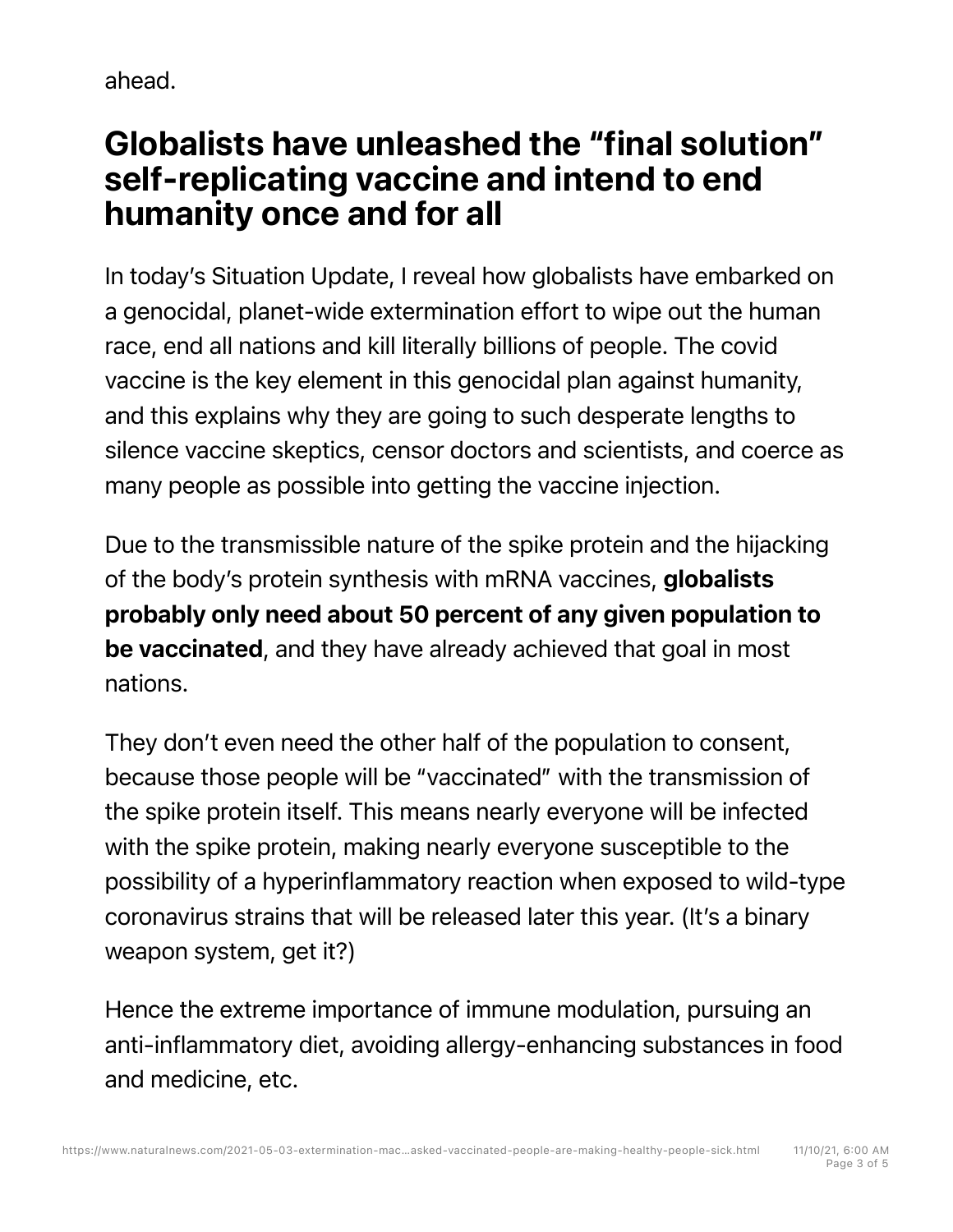The following video from Dr. Sherri Tenpenny and others explains very important concepts of how this spike protein is being transmitted by the vaccinated. Dr. Tenpenny is careful to note this isn't the "shedding" of virus particles, but rather the "transmission" of spike protein particles based on the adenovirus that's used to manufacture the vaccine:

## Brighteon.com/5fc47f25-dab5-472e-aa50-44e19ce141af

Don't miss Dr. Tenpenny's upcoming May 8th live streaming event that reveals the 20 mechanisms of harm caused by covid vaccines. You can get details at www.DrTenpenny.com

In my Situation Update today, I go further, explaining how globalists are making a final run against humanity with planet-scale genocide based on self-replicating vaccines that are designed to spread from one person to another.

The vaccine is the pandemic. The spike protein is the bioweapon. And any person receiving the mRNA shot is having their own body transformed into a bioweapons factory that's being exploited to infect others.

If anyone should be masked right now, it's the people who were vaccinated. They are the super spreaders. They are the walking biobombs.

Listen, learn and share everywhere you can:

Brighteon.com/a8a25cca-c179-4a1b-baac-fe60d301ab27

New podcast each day at: